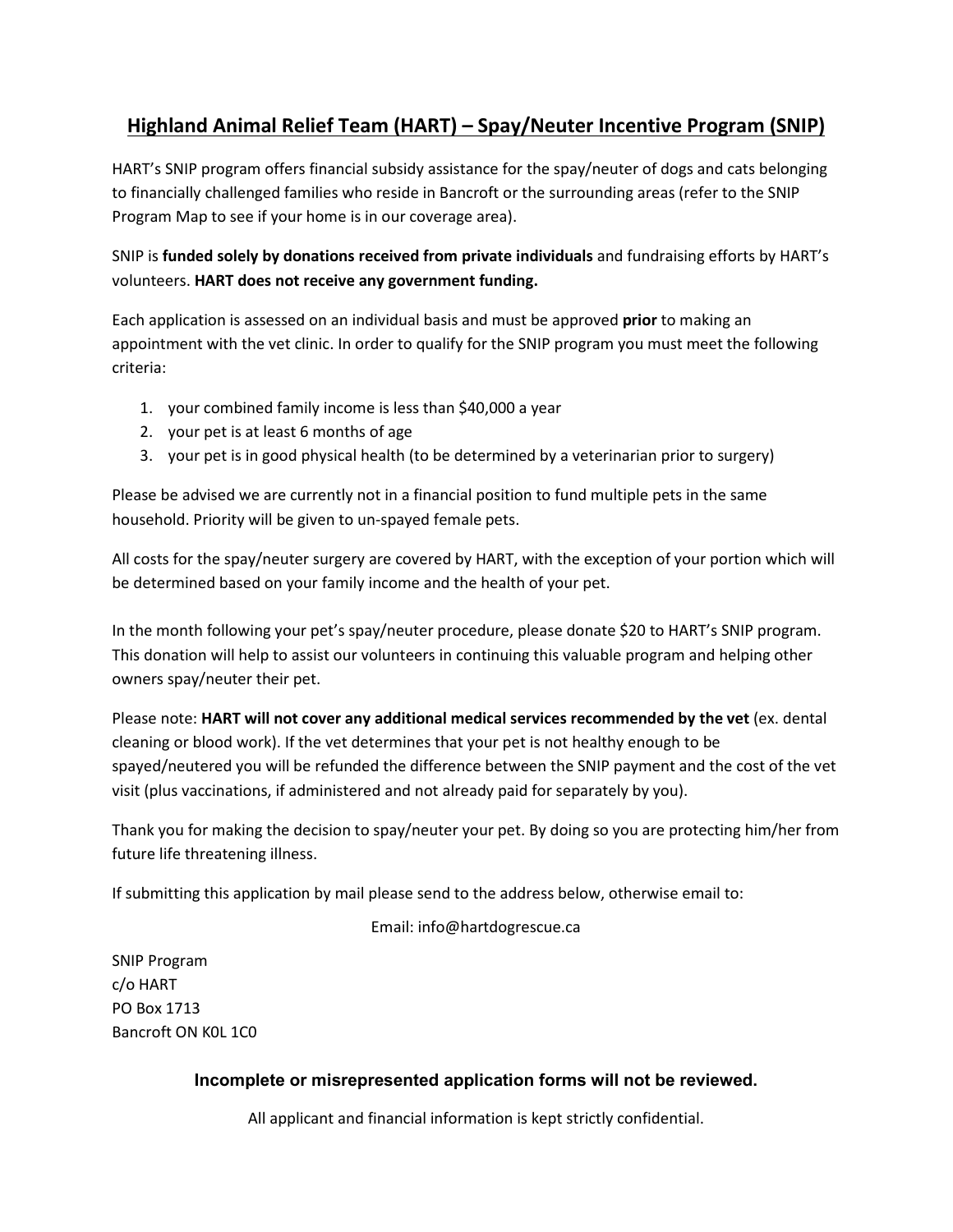## **Contact Information**

| Name:                                                                                                                                                                                                                                                 |                                         |  |  |  |  |  |
|-------------------------------------------------------------------------------------------------------------------------------------------------------------------------------------------------------------------------------------------------------|-----------------------------------------|--|--|--|--|--|
| Address:                                                                                                                                                                                                                                              |                                         |  |  |  |  |  |
| City and Province:                                                                                                                                                                                                                                    | Postal Code:                            |  |  |  |  |  |
| Home Telephone #:                                                                                                                                                                                                                                     | Work Telephone #:                       |  |  |  |  |  |
| Cell Telephone #:                                                                                                                                                                                                                                     | Email:                                  |  |  |  |  |  |
| <b>Personal and Financial Information</b>                                                                                                                                                                                                             |                                         |  |  |  |  |  |
| You application will not be reviewed or approved if proof of income is not provided.                                                                                                                                                                  |                                         |  |  |  |  |  |
| HART requires one of the following as proof of income for each adult in the home:<br>Canada Revenue Agency Tax Assessment<br>1.<br>Bank Statements showing deposit of benefits (including social assistance, disability or<br>2.<br>pension benefits) |                                         |  |  |  |  |  |
| Do you own your home?<br>No<br>Yes                                                                                                                                                                                                                    |                                         |  |  |  |  |  |
| Are you currently receiving financial benefits?                                                                                                                                                                                                       | E.I.<br>Social Assistance<br>Disability |  |  |  |  |  |
| Are you retired?<br>Yes<br>No                                                                                                                                                                                                                         |                                         |  |  |  |  |  |
| List all adults who live in your home, including yourself (Name/Age/Occupation/Total Annual Income):                                                                                                                                                  |                                         |  |  |  |  |  |

List all dependants who live in your home (Name/Age):